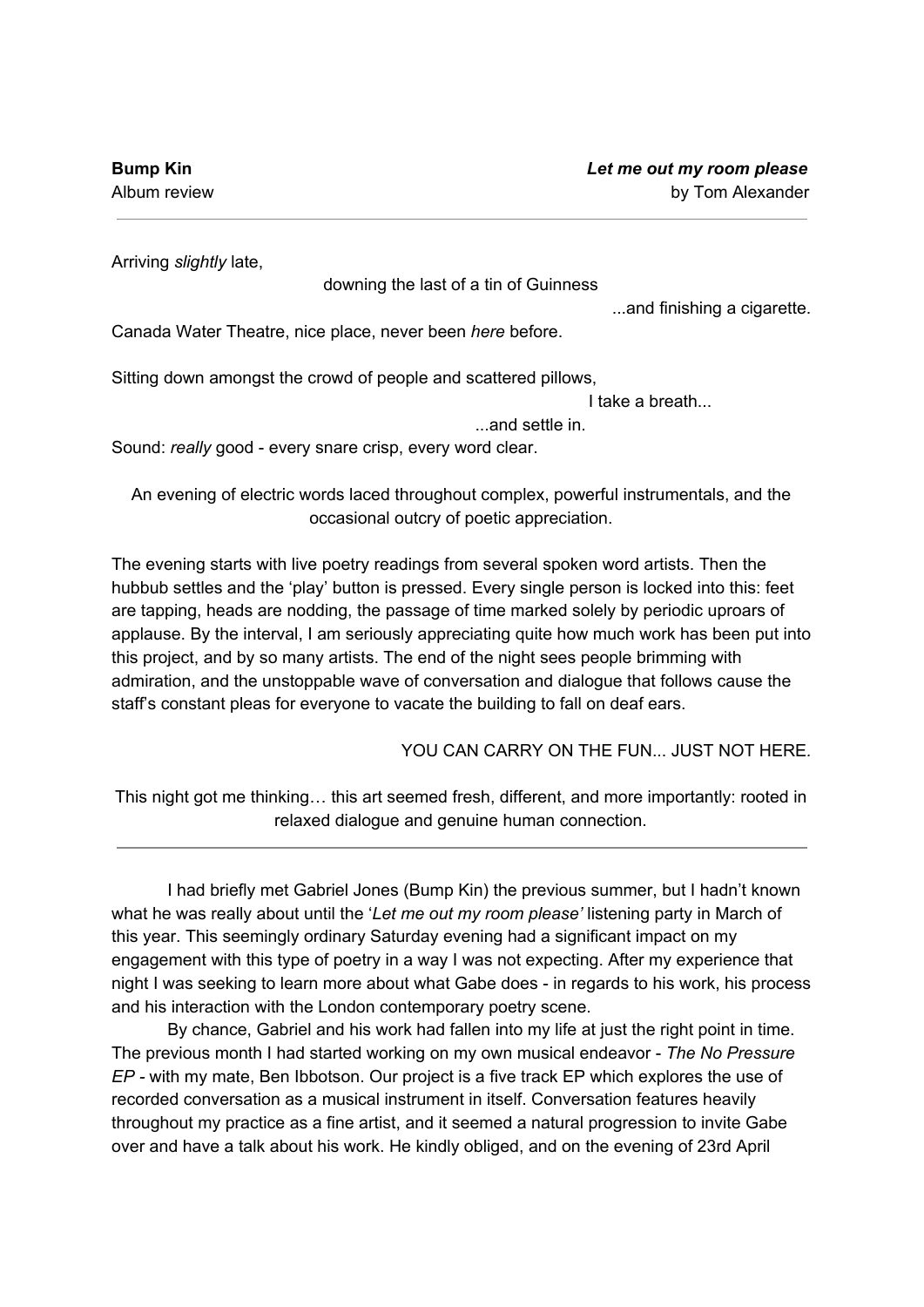2019 Ben, Gabriel and I sat down, switched on the voice recorder, and opened up a dialogue.

This piece reflects on the conversation that ensued, and covers a vast range of shared experiences, our individual takes on the struggles and benefits of living and continuing to create artwork in London, and the nature of collaboration in contrast with working independently on projects, among other things.

Born in West Wales in 1991, Gabe grew up in Ynyslas, a village near Tre-Taliesin, equidistant between Aberystwyth and Machynlleth. We discussed the similarities in surroundings that all three of us experienced in our childhood - Ben having grown up in Preston, Lancashire, and myself Halifax, West Yorkshire. "*Countryside - for miles.*" It was interesting to talk about each of our experiences of moving to London, the consensus being that it felt like a natural progression in pursuing our artistic interests.

Whilst on the topic of 'growing up', Gabriel talked about previous musical undertakings - *"I also used to be in a shit Ska band…playing the messy Ska covers - songs that just trailed off. We were called "Taliesin Home Crew"... 'cause we were from Taliesin, but also 'cause it's THC mu'f\*\*\*\*\*\*! Four white boys, one of us had dreadlocks…we had no idea! We were in Wales and we were doing reggae and ska covers!"* It was said with gentle self-mocking, but it did make me think about the absolute lack of irony in youth. When you're young, you are into whatever you are into, and often the slight unawareness - a natural state for adolescence - makes you look back at how you presented yourself and may often cause embarrassment. Having said that, in this case there was no embarrassment, just comical reflection and giggles for all.

Before moving to London, Gabriel was living in China for just over a year - *"...in a little suit, working in a Beijing software company. I don't know what I was doing!"* It was around this time that Gabe had been listening to a lot of hip hop, he'd just come across Bristol based rapper *Dizraeli* - a favourite of mine too - and this newfound appreciation made him think he could also be a rapper. *"Umm, turned out I can't"*, he explained with a chuckle, *"I enjoyed writing lyrics in China, and I would go back and record them over, like, really shitty garageband things that I'd made - that I'd spend hours on. After those hard business days there was nothing better than going home and rapping into my laptop!"* He mentioned that the shock of moving from a small village in Wales to such a highly populated city on the other side of the world caused an unexpected loneliness. Often this is the case - more people equals less human connection. During this time, music and poetry were an escape for Gabe, and having watched Nottingham poet, Ben Norris, perform an emotional poem about his dad, he yearned to get away from the cold office culture to a place where people were *"speaking their hearts out."* He told Ben Norris that he really liked what he was doing and he'd love to get into it.

Having moved back from China, Gabriel was living back at home with his family for a while: *"not the happiest bunny."* He was watching spoken word on YouTube (one of my personal favourite past times), writing stuff, and getting into *Dizraeli* and *Adam the Rapper* (Adam Kammerling).

*Then when I moved to London, Ben Norris rung me up on a friday night: "you know you said you liked spoken word three years ago?" - "yeah?" - "you're in Goldsmiths right?.... well, erm, one of the spoken word team has dropped out, so you can go to uni slam, if you want - it's on Sunday." - "what, this Sunday?" - "yeah, you've just gotta have 3 poems." I was like "nah, I can't do that." and then that little voice* inside my head was like "ah, maybe I might be able to actually do it - fuck it!" - and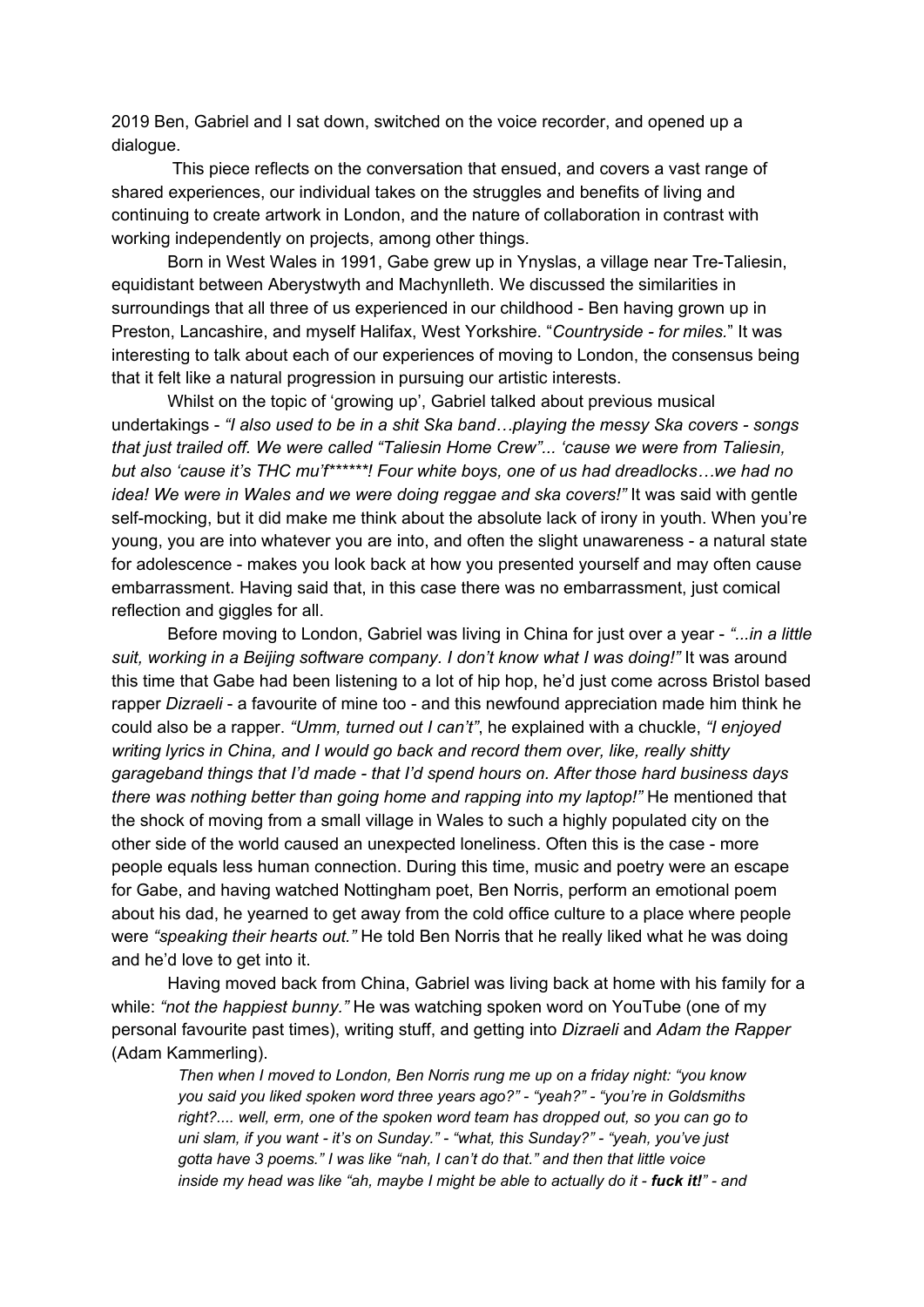*so I stayed up and wrote a few poems and did the uni slam. It was ridiculous. I did a poem, like: "everyone's speeding up, ram it in your throat, eat the iPhone 5!" it was pretty basic, like: "drink all the oil, rah rah rah." Yeah, I just really shat myself.* It was scary. It was a bit of a 'baptism by fire' - but then I was doing spoken word...

The whole of Gabriel's album - *Let me out my room please* (2019) - has been one big collaboration with tons of different people. We talked about the nature of working in partnership, as I have found recently in my own practice that even something as simple as having someone to bounce ideas off often helps me progress through problems. At this point in the conversation I had a little revelation: *"I feel like I find myself not appreciating that I've actually done things recently. I think that's why I enjoy working with other people so much. 'Cause there's so much more of a highlighting of actually what it is that you're doing. And there's also constantly a conversation around it, which is, yeah… often in dire need."* It seems to me, with projects like this, that communication actually improves the process of making, and in turn improves the outcome of the work. Produced as a supplement to the album, a pamphlet was handed out at the listening party. In this, on page 21, Adam Kammerling responds to being asked "what inspires you?":

*What inspires me. If I knew that I'd be more productive. Obviously in this case seeing a train full of people blank a vulnerable man inspired me. But ducks inspire me too. And babies. And books. And films. Good films. Collaboration inspires me. I think there's something in collaboration which is at the heart of inspiration. It's people. People inspire me. That's my answer.*

On the other hand, there is sometimes a necessity for working independently. This parallel is something I think about daily. I am coming to the end of my degree in Drawing at Camberwell and I have experienced many different ways of working. I have narrowed down what specifically works for me - which isn't a process of being in a studio, alone, working on ideas. I personally flourish in conversation. Crucial to my practice as an artist is: language the **constant** that guides me and stops me getting too hung up with what's 'in my head'.

Quoted from an article Gabriel wrote for a paper in his hometown, he speaks about the first recording with *Manor the LateKid*:

*In 2017 I recorded the first poet, Darius Mcfarlane (Manor the LateKid). Buzzed on a weird combo of beers and meringue we went upstairs to 'create stuff'. I didn't know what I was doing, I chopped up a recording of a lullaby-style guitar, he read a poem from his iPhone, He freestyled a chorus, harmonised with himself and it ended up sounding like... something. We played it to our friends, pleased for something to come out of our scene that we thought was listenable, whether you liked poetry or not.*

It seems only natural to me that a project so reliant on human connection would be born out of such a relaxed situation - this was just friends playing around with the tools at hand and speaking words. Darius Mcfarlane, along with most of the other people on the album were connections Gabriel made through both the Roundhouse Poetry Collective, and also Barbican Young Poets. Both of these initiatives bring together young creatives, supporting the growth of their practices as poets and performers.

The album's title was also something that intrigued me - *Let me out my room please* - I was certain there must be some sort of story behind it, and it turns out I was right: *At the time, the door of my room at Albion Way didn't work, so you could only open it from the outside. It was sometime during one of the first few poem recordings for the album, and someone had left the room to go down to the*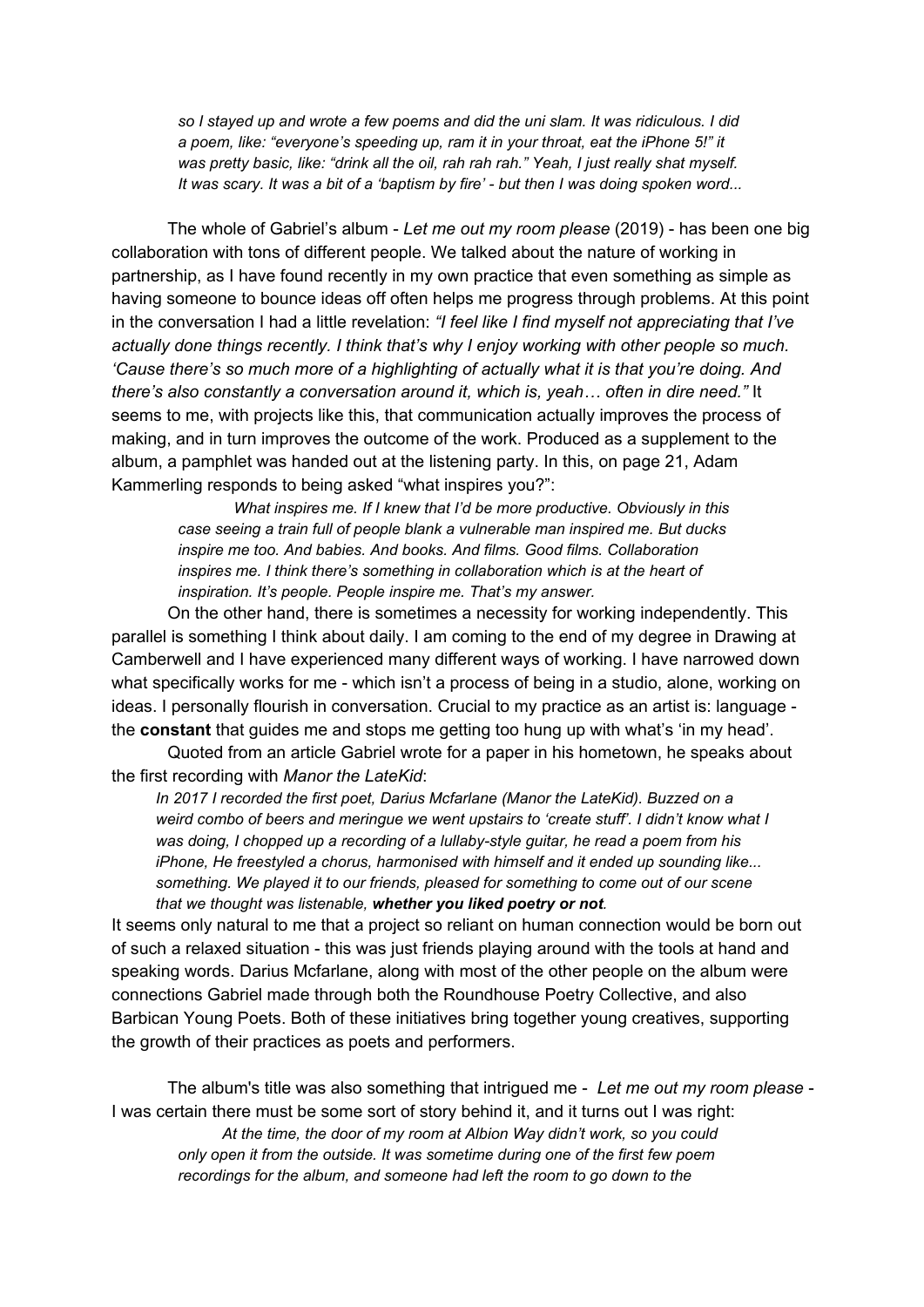*kitchen, or something. They had shut the door on the way out and I found myself locked in my own room. I had left the recorder going by accident, and it picked up me shouting "Laura….LAURA…! Can you let me out my room please!?" Simple as that...*

The pseudonym Gabriel goes under - *Bump Kin* - also interested me. He told me that the reason for this name was mostly because when he'd started producing, he'd wanted a name to stand behind… a glamorised 'rap name'.

*Bump* (**Beat**) *Kin* (**Family**)

The poets featured on the album include:

Omar Bynon, Leke Oso Alabi, Manor the LateKid, Amina Jama, Cecilia Knapp, Raheela Suleman, Sugar J Poet, Caleb Femi, Adam Kammerling, Laurie Ogden, Zia Ahmed, Kareem 'Angry Baby' Brown, Vanessa Kisuule, Tania Nwachukwu, Zahrah Sheikh, Luke Newman, Sean Mahoney, Michelle O. Tiwo, and Victoria Adukwei Bulley.

Which lead to my next question for Gabe: "there are 19 artists on the album, how? We have no idea how this came to be..." His response was light-hearted but sincere:

*It was the ego of a man who wanted to work with more and more people. It was a man who wanted an excuse to legitimately phone his favourite poets and people that may not be someone I could just say "do you wanna come over and chill?" to. I felt like I'd discovered this formula - where like people were saying I was an alright producer… and now I've got to meet all the best people that I love the most. There's something about saying to someone "I've made a beat for you…" that's more exciting than just saying "do you wanna come chill?"*

It seemed the ultimate goal for the project was more in the process of collaboration, than any 'final outcome' - an experimental format of talk and play. Along with Gabe's interaction with the poets - recording the poems and conversation - there was also help from other musicians and creatives to develop the album. Some of the live instrumentation was sampled from recordings by other people - there was live bass & guitar by Terence Calvert and Tom Sansbury, live trumpet by Joe Sansbury, and vocals by Vanisha Mistry, Maeve Tierney and Zani Moleya. The album artwork was devised by Keit Bonnici & Hannah Burrough. I also learned, during this conversation with Gabe that, as well as all of the brilliant musicians that contributed to the album, it was mastered by Chemo - a legendary South London producer who has worked with many UK hip hop artists including Jam Baxter, Jehst, Fliptrix and Lee Scott amongst others.

The mix was something I was interested to learn more about - whoever mixed it managed to get a really beautiful sound, and and achieved one cohesive mix all the way through the album. Gabe explains to us that it was mixed by his mate 'Tez' (Terence Calvert):

*I mean, the mix is sort of the everything, he's my mate Tez. Who's like my favourite person, he's like a guru. He's on the autistic spectrum, and he's got, like, super hearing. So he can - like - hear the key of cars, and he's just got perfect pitch and he just feels sound. But at the same time - can't really go outside because everything is, like, too high definition.*

We went on to talk about our own experiences of neurodiversity, Gabe having been diagnosed as mildly ADD and myself dyslexic. Both of us struggle in a similar way with organisation and structured thought process. I find it incredibly difficult to put all my focus into one thing, as my mind tends to jump between to do lists, emotions and anything in between. Gabriel explained that he also struggles with concentration, and we both agreed that concentration is often vital when it comes to meeting deadlines. I think about this all the time,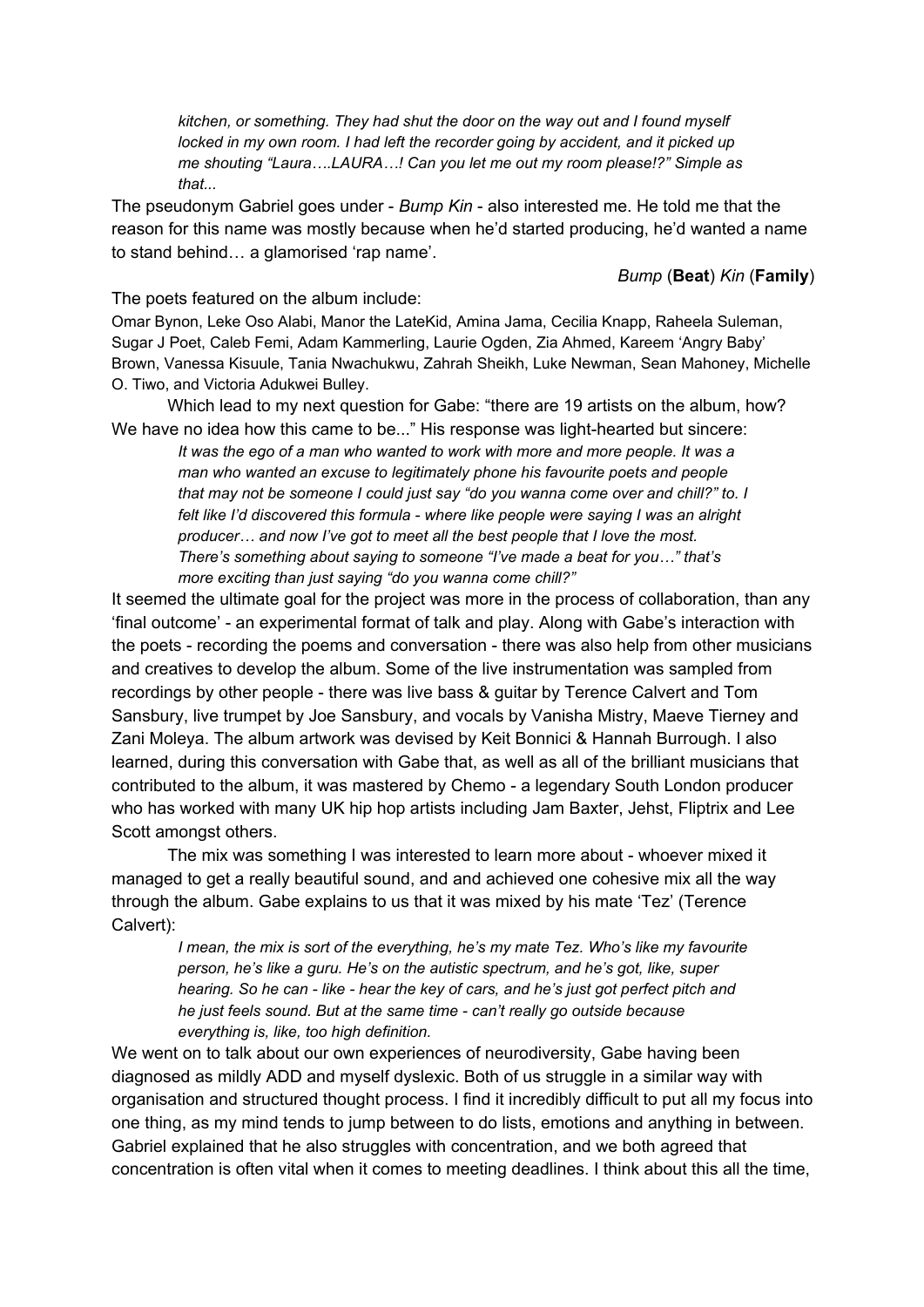as my dyslexia has often created challenges, but recently I have become comfortable with the fact that it's more about finding ways to work around and with your personal internal processing, than trying to suppress a key part of yourself to fit a mould created by a neurotypical-centric society. Often I find this in being around people and conversing about things that are on my mind - gaining fresh perspective, and when it comes to writing: planning and starting with all the source information at my fingertips. Hence, my decision to record the conversation with Gabriel, then transcribe the most important sections. As you will probably know, a high percentage of creative people get diagnosed with some sort of neurodiverse condition, and I think forms of non-linear thought process tend to push creativity in new and unexpected ways. Neurodiversity is not a gift or a curse - despite its typical media representation - it's just a different way of experiencing life.

Coming back to the album, though, one of my favourite songs is Track 7: *What are we?* by Sugar J Poet. The poem works on a central motif - *What are we? A sunrise forbidden from breaking* - and then lists personal and colloquial equivalents of each word in the response. When listening to the poem I pictured it in a certain way but when I found it in the pamphlet which included each poem accompanied by illustrations, I saw its intricate form:

## *What are we?*

*a sunrise as in waking up/as in a half peeled orange/ as in a candle through rose spectacles/as in an unrehearsed smile/ as in occupied lips behind drawn curtains/as in OXO pier...*

*…..*

*forbidden as in fruit/as in probably wasn't an apple/as in a grapefruit/as in Born Sinner/as in a Tyndale bible/as in an unwanted truth/as in a tongue too anxious to…*

... the continuing two stanzas on '**from'** and '**breaking**' follow the same format. But you will have to find that out for yourself by googling 'Bump Kin Bandcamp'.

...where was I?

The written and spoken word - in this recorded poem, Sugar J Poet effortlessly plays around with your preconceptions and assumptions. Long pauses, and a simple workaday checklist with occasional statements of heavily charged emotion. I'm excited by this combination - an album released alongside a publication increases the work's accessibility and deepens the level of engagement, by providing both passive (listening) and active (reading) options. Anything to aid the audience in experiencing the atmosphere is welcomed, in my book.

Gabe explains to me and Ben that one of the first beats that he produced was directly inspired by a *Joe Corfield* tune off his first EP - a producer who's made instrumentals for Dirty Dike. He tells us that it was the first time he felt confident in sending a beat to people - so he sent it to *Caleb Femi* (artist on track 8 - *Bishop and the crow*), *"[it] was a long shot and he didn't reply for ages...and then he sent me a message back being like: "mate, the beat is bloody brilliant, I've been listening to it for like 3 days and I've written something to it.*" " The